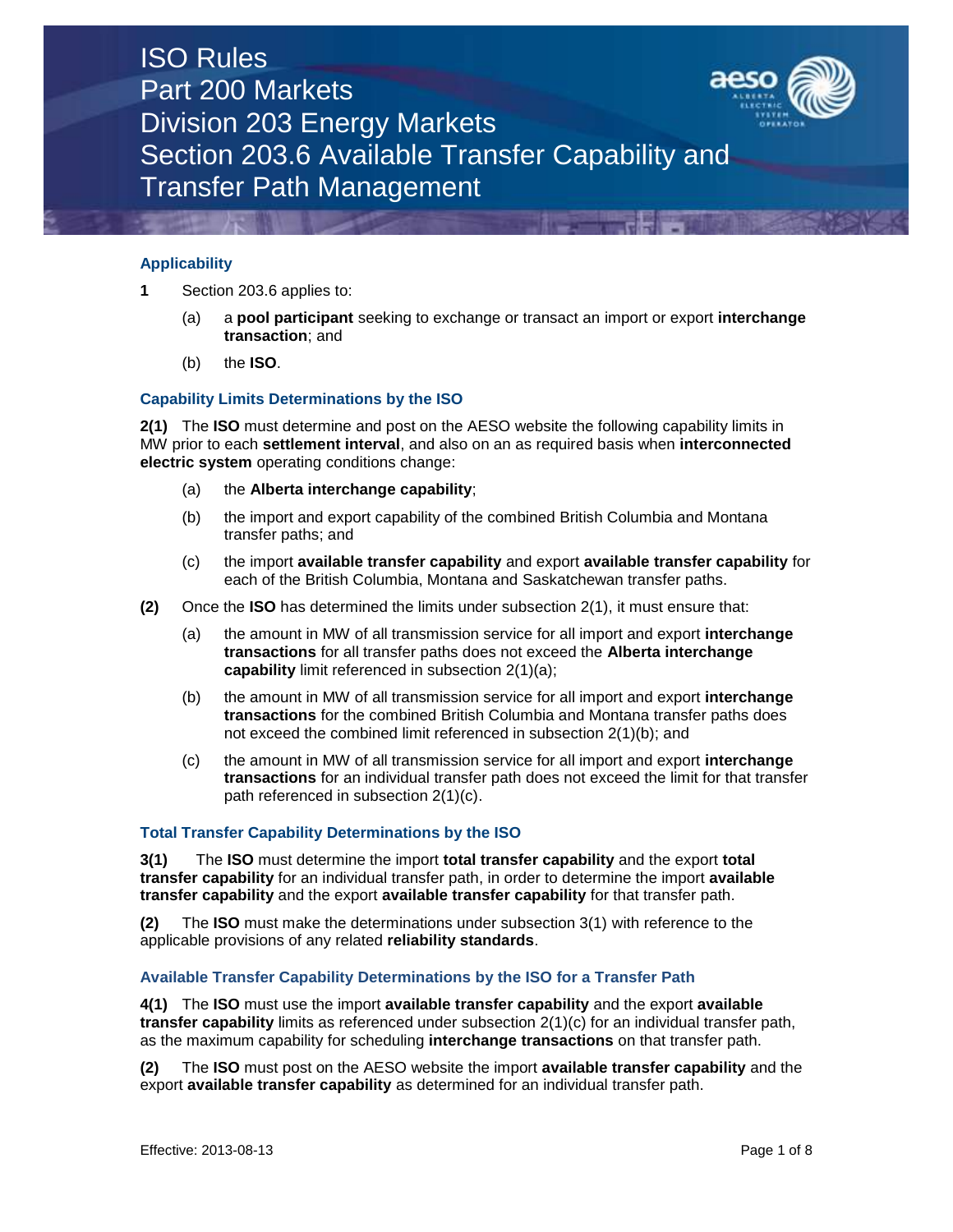# ISO Rules Part 200 Markets Division 203 Energy Markets Section 203.6 Available Transfer Capability and Transfer Path Management



**(3)** The **ISO** must post on the AESO website as soon as is reasonably practical any change to the import **available transfer capability** or the export **available transfer capability** for an individual transfer path.

## **Submission of Interchange Transaction Bids and Offers by a Pool Participant**

**5(1)** Notwithstanding subsection 3.5.2 of the **ISO rules**, *Submission Timing*, a **pool participant** with an import or export energy **interchange transaction** must submit through the **Energy Trading System** the import **offer** or export **bid** for the **interchange transaction**, as applicable, no later than two (2) hours prior to the start of the **settlement interval** in order for the **interchange transaction** to be included in the **energy market merit order**.

**(2)** A **pool participant** with any form of **interchange transaction** must use all reasonable efforts to procure transmission service from applicable transmission service providers in an amount in MW at least equal to the **available capability** of the **interchange transaction**, which reasonable efforts must include:

- (a) determining whether there is transmission service posted by the applicable transmission service providers and available for that **interchange transaction**; and
- (b) submitting a request to the applicable transmission service providers to procure the transmission service, if it has been posted and is available.
- **(3)** If after complying with subsection (2):
	- (a) the **pool participant** is unable to procure all or a portion of the requested transmission service for an energy **interchange transaction**; or
	- (b) the transmission service for an energy **interchange transaction** is curtailed after procurement either by any transmission service provider or the **ISO**;

then such a circumstance is a reason the **pool participant** must submit a restatement of **available capability**, and may be the basis for the determination of an **acceptable operational reason** under subsection (iv) of that definition.

**(4)** For any **pool participant** with an **interchange transaction**, if due to a determination by the **ISO** under subsection 10 the amount in MW of the **interchange transaction** on an individual transfer path exceeds the individual transfer path **available transfer capability** allocation as determined under that subsection, then that circumstance is a reason the **pool participant** may submit a restatement of **available capability** to the level of the allocation, and may be the basis for the determination of an **acceptable operational reason** under subsection (iv) of that definition.

#### **Submission of E-tags by Pool Participants**

**6(1) Pool participants** with any import or export **interchange transactions** who have acquired transmission service must submit **e-tags** to the **ISO** for the **interchange transactions**.

**(2)** The **ISO** must receive **e-tags** no later than twenty (20) minutes prior to the start of the **settlement interval** in order for the energy components of the **interchange transactions** to be included in an **interchange schedule** referenced in subsection 8.

**(3)** A **pool participant** must submit one (1) or more **e-tags** for an energy **interchange transaction** such that the final total amount in MW agrees with the **available capability** of the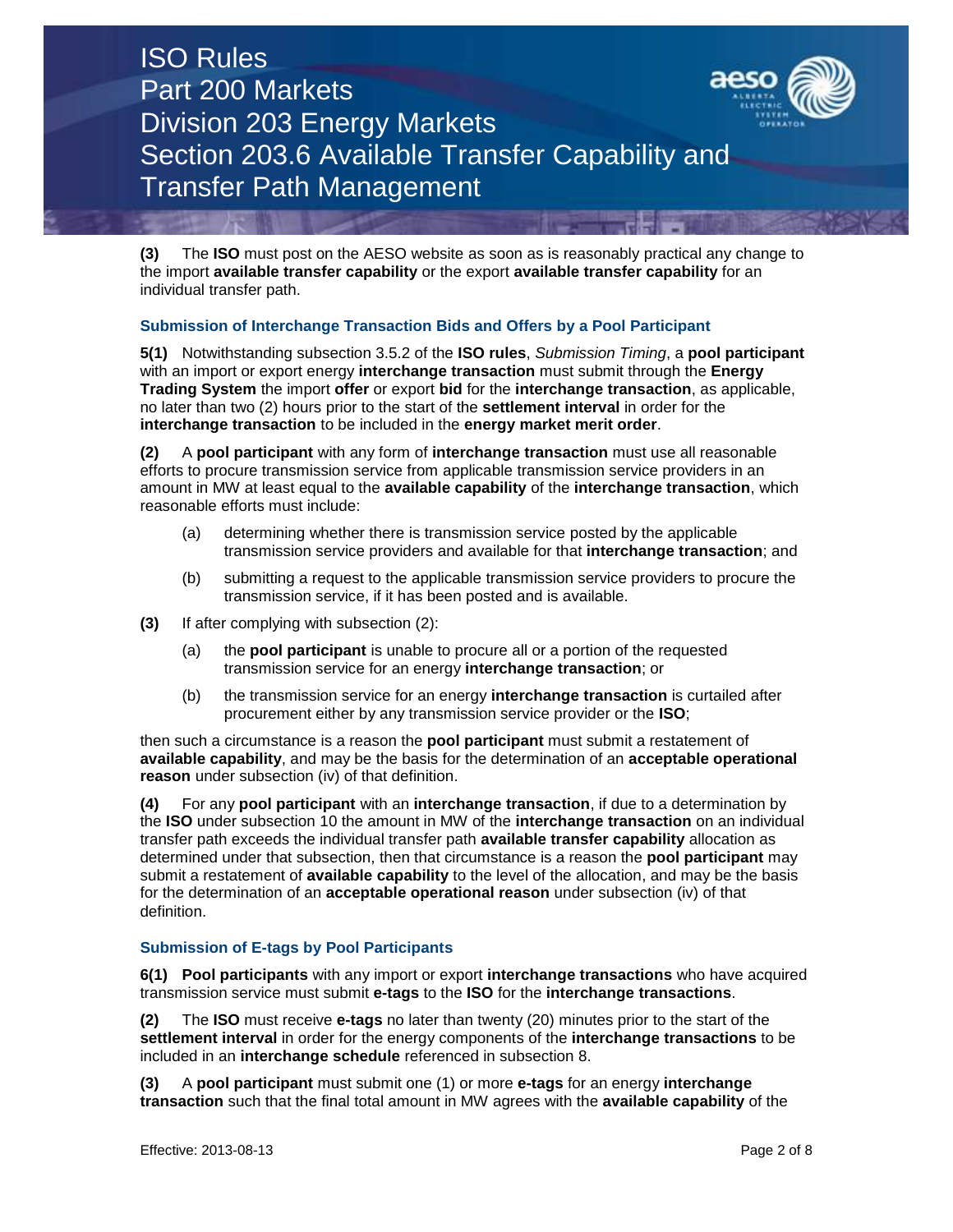| <b>ISO Rules</b>                                |     |
|-------------------------------------------------|-----|
| Part 200 Markets                                | aes |
| <b>Division 203 Energy Markets</b>              |     |
| Section 203.6 Available Transfer Capability and |     |
| Transfer Path Management                        |     |

single **source asset**:

- (a) as stated two (2) hours prior to the start of the **settlement interval**; or
- (b) as may be restated in accordance with the provisions of this section 203.6, but in any event the final total amount in MW must not exceed the **available capability** of the single **source asset** as stated at two (2) hours prior to the start of the **settlement interval**.

**(4)** If:

- (a) the **pool participant** is unable to procure transmission service, or the transmission service is curtailed by any transmission service provider or the **ISO**, as referenced under subsection 5(3); or
- (b) there is any other change in the **available capability** for the **sink asset** or the **source asset**, as applicable;

then the **pool participant** must submit, as applicable:

- (i) an energy restatement in accordance with either subsection 3.5.3.2 or subsection 3.5.4.2 of the **ISO rules**, *Mandatory Energy Restatements*; or
- (ii) an **ancillary services** restatement in accordance with subsection 3.6.3 of the **ISO rules**, *Restatements.*

#### **Validation of E-Tags by the ISO**

**7(1)** The **ISO** must validate **e-tags** for **interchange transactions** in accordance with the provisions of this subsection 7.

**(2)** An **e-tag** must be validated by the **ISO** prior to the **e-tag** being included in an **interchange schedule**.

**(3)** The **ISO** must validate an **e-tag** with reference to the provisions of the **reliability standards**, INT-006-AB-2 *Response to Interchange Authority*.

- **(4)** The **ISO** must reject an **e-tag**:
	- (a) if the **interchange transaction** is not being transacted by a **pool participant**;
	- (b) for an import **interchange transaction** if the source **balancing authority** is in the **WECC** and the sink **balancing authority** is the **ISO**, and the source **balancing authority** is not carrying reserves allocated for that import **interchange transaction**; or
	- (c) if the **e-tag** is not fully completed.

**(5)** If the provisions of this subsection 7 otherwise are complied with, then the **ISO** may validate and include in the **interchange schedule** any **e-tags** that are submitted after the twenty (20) minute deadline set out in subsection 6(2).

#### **Interchange Schedules and Dispatches by the ISO**

**8(1)** Subject to the provisions of this section 203.6, the **ISO** must include in the **interchange schedule** the energy components of **interchange transactions** if the **e-tags** for the **interchange transactions** have been: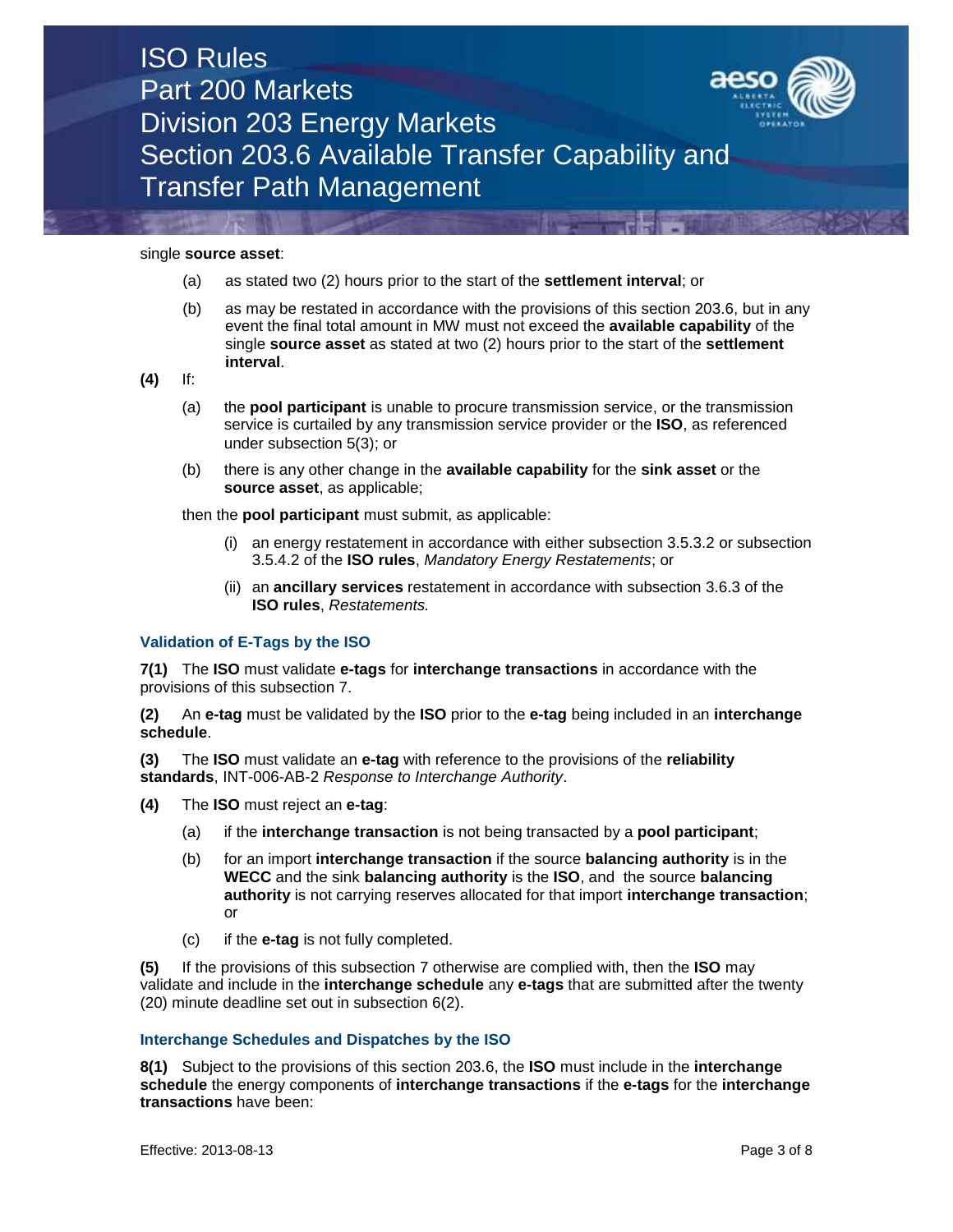

- (a) received by the submission deadline set out in subsection 6(2); and
- (b) validated under subsection 7.

**(2)** The **ISO** must determine the **interchange schedule** for each transfer path before the start of the **settlement interval**, taking into account the allocation and constraint management procedures and sequencing set out in subsection 10 and subsection 11.

**(3)** Each **interchange schedule** period must be equal to the **settlement interval**, unless the **ISO** has an agreement with an adjacent **balancing authority** specifying an alternative **interchange schedule** start and end time for an individual transfer path, and in that event the timing of the **interchange schedule** for the transfer path must be governed by the form of agreement.

**(4)** The **ISO** must treat the energy component of a scheduled **interchange transaction** as a **dispatch** in accordance with the applicable **energy market merit order**.

**(5)** The **ISO** must not make any changes to an **interchange schedule** for a transfer path except if required to accommodate:

- (a) the delivery of external **supplemental reserves**, **spinning reserves** or **contingency reserves**;
- (b) a matter of **reliability** on the **interconnected electric system**, or a similar matter which may occur in any other **balancing authority area**;
- (c) an emergency or a **system emergency** on the **interconnected electric system** or in any other **balancing authority area**;
- (d) a **supply shortfall** or supply surplus matter; or
- (e) any curtailments resulting from the procedures and sequencing set out in subsection 10 and subsection 11.

**(6)** If the **ISO** is required to accommodate any matter referred to in subsection 8(5), then the **ISO** must issue the resulting **interchange schedule** changes.

#### **Saskatchewan Inadvertent Energy Management**

**9** If the **ISO** is required to manage an amount of **inadvertent energy** on the Saskatchewan transfer path, then:

- (a) the **inadvertent energy** is not eligible to set the **pool price**; and
- (b) **inadvertent energy** payback on the Saskatchewan transfer path must not exceed twenty-five (25) MW.

#### **Available Transfer Capability Allocations for Transfer Paths**

**10(1)** At approximately eighty-five (85) minutes prior to a **settlement interval**, the **ISO** must determine whether the capability limits under subsection 2 may be exceeded, and if so then the **ISO** must determine the individual transfer path **available transfer capability** allocations in accordance with the following procedures:

(a) the **ISO** must calculate the net **interchange transaction** amount in MW, at each potential **system marginal price**, taking into account: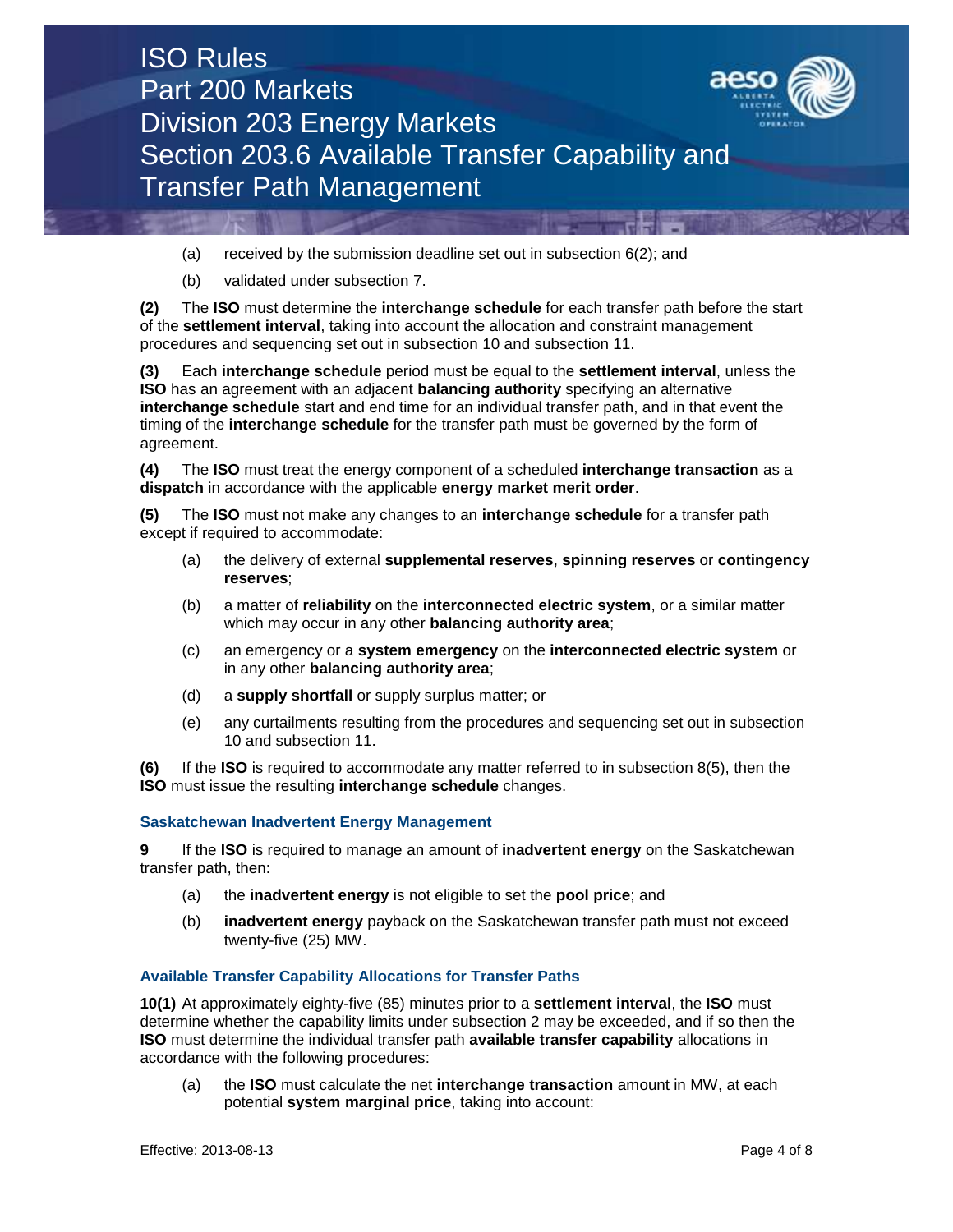

- (i) the energy **interchange transaction** amounts in MW, and the prices for **bids** and **offers**;
- (ii) the **interchange transaction** amount in MW for **ancillary services**; and
- (iii) applicable counterflows; and
- (b) the **ISO** may exclude any **wheel through transaction** amounts in MW if those amounts will not result in any limits or allocations under this section 203.6 being exceeded.

**(2)** The **ISO** must comply with the following additional procedures in the following sequence to determine the allocation of each of the individual transfer path **available transfer capability** allocations:

- (a) the net amount in MW of all **interchange transactions** for the individual transfer path must be compared to the limit determined for that individual transfer path as referenced in subsection 2(1)(c), and:
	- (i) if that net amount is equal to or greater than the limit, then the allocation must be set at that limit; and
	- (ii) if that net amount is less than the limit, then the allocation must be set at that net amount;
- (b) for the British Columbia and Montana transfer paths, the sum in MW of their individual transfer path allocations calculated under subsection 10(2)(a) must be compared to the combined British Columbia and Montana transfer path limit referenced in subsection 2(1)(b);
- $(c)$  if the combined transfer path limit of subsection  $2(1)(b)$  is not exceeded, then the allocations must remain as determined in accordance with subsection 10(2)(a), but if it is exceeded, then a further allocation must be done in accordance with the following sequence in order to ensure the combined transfer path limit as determined under subsection 2(1)(b) is not exceeded:
	- (i) first, the British Columbia, or the Montana, or both the British Columbia and the Montana transfer path allocations must be reduced as necessary by the applicable **ancillary services** type **interchange transaction** amounts in MW;
	- (ii) second, the British Columbia, or the Montana, or both the British Columbia and the Montana transfer path allocations must be reduced as necessary by the applicable energy **interchange transaction** amounts in MW, with the reduction being in reverse merit order based on **bid** and **offer** prices; and
	- (iii) third, if there are equally priced British Columbia and Montana energy **interchange transactions**, then the British Columbia and Montana allocations must be reduced on a pro rata basis using the following formula:

the MW allocation for each of the Montana and British Columbia transfer paths as determined in accordance with subsection 10(2)(a), as may be reduced under subsections  $10(2)(c)(i)$  and  $10(2)(c)(ii)$ ;

divided by

the sum in MW calculated under in subsection 10(2)(b) as may be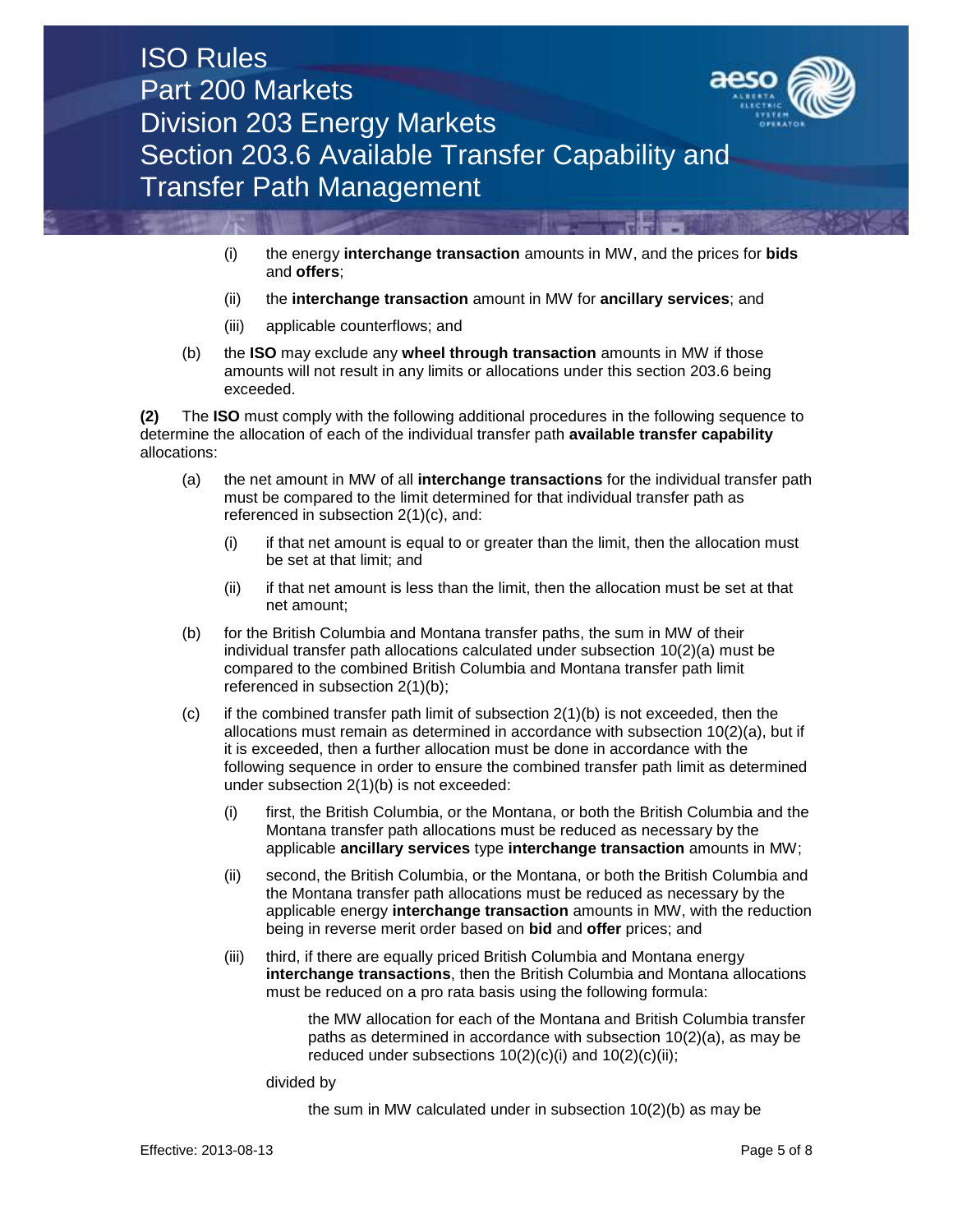| <b>ISO Rules</b>                                |     |
|-------------------------------------------------|-----|
| Part 200 Markets                                | aes |
| <b>Division 203 Energy Markets</b>              |     |
| Section 203.6 Available Transfer Capability and |     |
| Transfer Path Management                        |     |

reduced under subsections  $10(2)(c)(i)$  and  $10(2)(c)(ii)$ ;

multiplied by

the amount by which that sum exceeds the combined British Columbia and Montana transfer path limit referenced in subsection 2(1)(b);

- (d) the allocation resulting from subsection  $10(2)(c)$  plus the Saskatchewan transfer path allocation calculated under subsection 10(2)(a) must then be compared to the **Alberta interchange capability** limit referenced in subsection 2(1)(a); and
- (e) if the **Alberta interchange capability** limit is not exceeded, then the allocations must remain as determined in accordance with subsections  $10(2)(a)$  and  $10(2)(c)$ , but if that limit is exceeded, then a further allocation of **available transfer capability** must be done in accordance with the following sequence in order to ensure that the **Alberta interchange capability** limit as determined under subsection 2(1)(a) is not exceeded:
	- (i) first, any individual one (1), or any combination of the British Columbia, Montana, and Saskatchewan transfer path allocations must be reduced as necessary by the applicable **ancillary service** type **interchange transaction** amount in MW;
	- (ii) second, any individual one (1), or any combination of the British Columbia, Montana, and Saskatchewan transfer path allocations must be reduced as necessary by the applicable energy **interchange transaction** amounts in MW, with the reduction being in reverse merit order based on **bid** and **offer** prices; and
	- (iii) third, if there are equally priced British Columbia, Montana and Saskatchewan energy **interchange transactions,** then the British Columbia, Montana and Saskatchewan allocations must be reduced on a pro rata basis using the following formula:

the MW allocation for each of the Montana and British Columbia transfer paths as determined in accordance with subsection 10(2)(c) and the Saskatchewan transfer path allocation under subsection 10(2)(a), as may be reduced under subsections  $10(2)(e)(i)$ , and  $10(2)(e)(ii)$ ;

divided by

the sum in MW referred to in subsection 10(2)(d), as may be reduced under subsections  $10(2)(e)(i)$  and  $10(2)(e)(ii)$ ;

multiplied by

the amount by which that sum exceeds the **Alberta interchange capability** limit referenced in subsection 2(1)(a);

**(3)** At approximately eighty-five (85) minutes prior to a **settlement interval**, the **ISO** must post on the AESO website:

(a) the total in MW of all energy import **offers** and export **bids** received for each transfer path and the combinations of transfer paths referenced under subsection 2, at two (2) hours prior to the start of the **settlement interval** in accordance with subsection 5(1);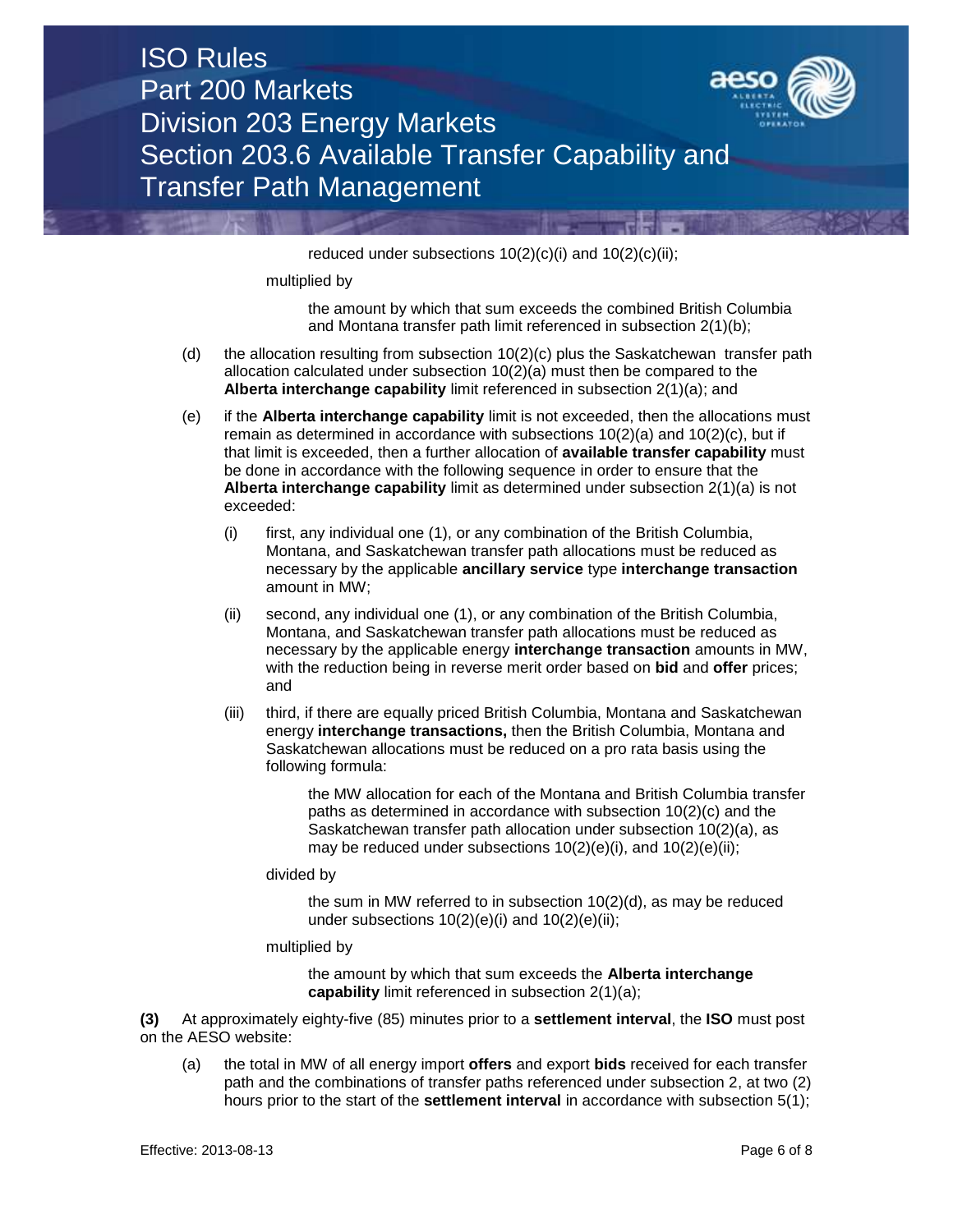

- (b) the limits referenced under subsection 2; and
- (c) all allocations made under this subsection 10.

**(4)** If, after eighty-five (85) minutes prior to a **settlement interval**, any of the limits referenced in subsection 2 have decreased, then the **ISO** must curtail **interchange transactions** in accordance with the procedures and sequence set out in subsection 11.

#### **Transfer Path Constraint Management**

**11(1)** If, after carrying out the procedures set out in subsection 10, within fifteen (15) minutes prior to the start of the **settlement interval** and based on the **e-tags** submitted under subsection 6 the limits referenced in subsection 2 are still exceeded, then the **ISO** must curtail **interchange transactions** in accordance with the sequential procedures set out in this subsection 11.

**(2)** The **ISO** must determine the effective **interchange transactions** for mitigating a constraint caused by limits being exceeded at the **Alberta interchange capability** level, the combined Montana and BC transfer path capability level, or at each individual transfer path level.

**(3)** The **ISO** may determine that any **wheel through transaction** is not effective in mitigating a constraint, based on its analysis under subsection 11(2).

**(4)** The **ISO** must comply with the following procedures in the following sequence to mitigate the remaining constraint:

- (a) assess all **interchange transactions** for transmission services against the limits referenced under subsection 2 and allocations made under subsection 10, and determine the **interchange transactions** that will be effective in mitigating the constraint;
- (b) curtail the transmission service of **interchange transactions** under the sequencing set out in subsection  $11(4)(c)$ , mitigating the constraint in the following order at the following levels, where effective:
	- (i) an individual transfer path limit level;
	- (ii) the combined Montana and British Columbia transfer path level; or
	- (iii) the **Alberta interchange capability** level; and
- (c) curtail at the effective level:
	- (i) **inadvertent energy** payback **interchange transactions**, prior to the curtailment of any **interchange transactions** on the Saskatchewan transfer path;
	- (ii) transmission services of any effective **interchange transactions** for **ancillary services**;
	- (iii) transmission services of any effective energy **interchange transactions** based on **bid** and **offer** prices in reverse merit order; and
	- (iv) transmission services of any effective energy **interchange transactions** on a pro rata basis in accordance with the following formula:

scheduled amount of each effective **interchange transaction**;